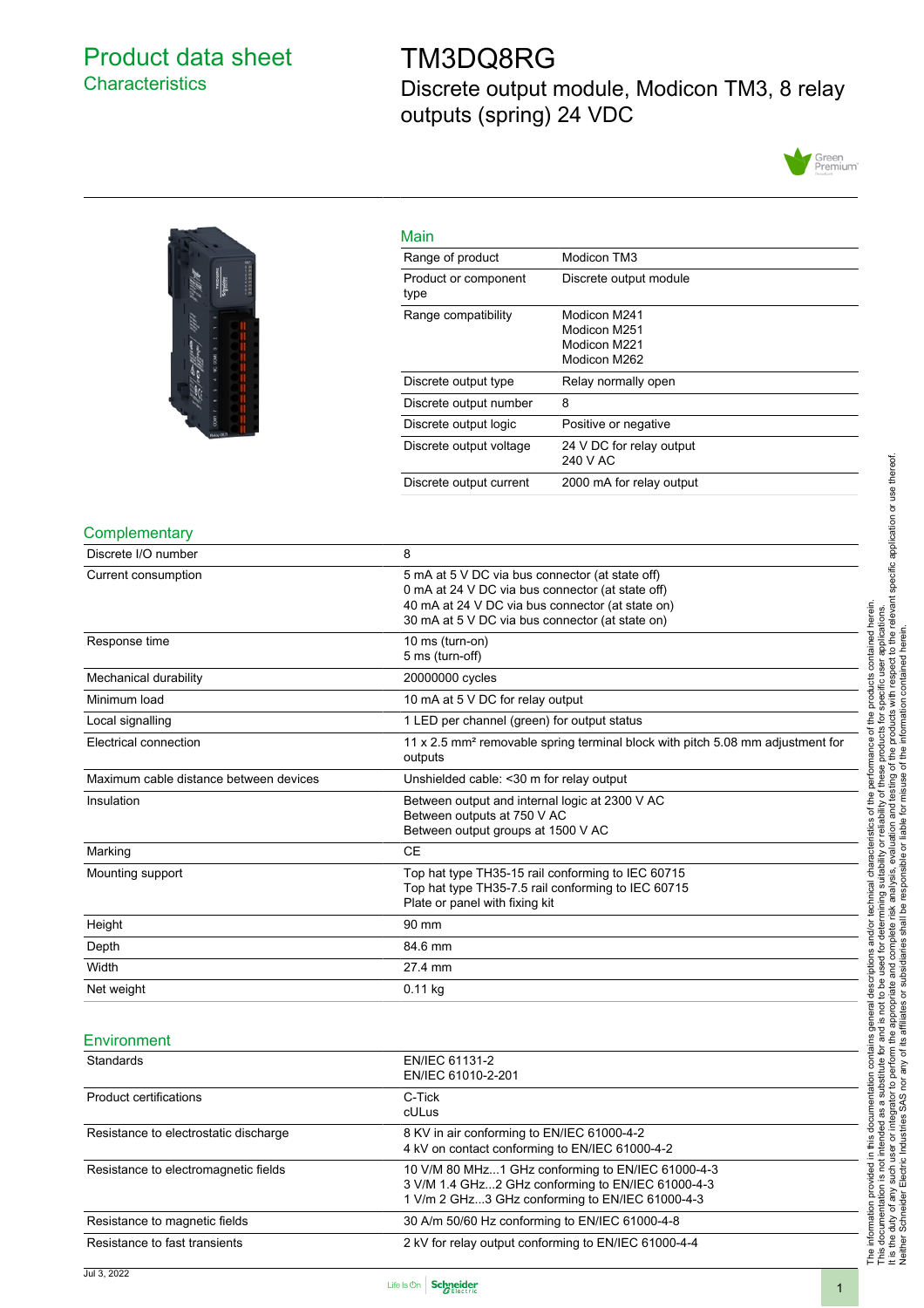| Surge withstand                       | 1 kV I/O common mode conforming to EN/IEC 61000-4-5 DC                                                                                                                                                               |  |
|---------------------------------------|----------------------------------------------------------------------------------------------------------------------------------------------------------------------------------------------------------------------|--|
| Resistance to conducted disturbances  | 10 V 0.1580 MHz conforming to EN/IEC 61000-4-6<br>3 V spot frequency (2, 3, 4, 6.2, 8.2, 12.6, 16.5, 18.8, 22, 25 MHz) conforming to<br>Marine specification (LR, ABS, DNV, GL)                                      |  |
| Electromagnetic emission              | Radiated emissions - test level: 40 dBµV/m QP class A (10 m) at 30230 MHz<br>conforming to EN/IEC 55011<br>Radiated emissions - test level: 47 dBµV/m QP class A (10 m) at 2301000 MHz<br>conforming to EN/IEC 55011 |  |
| Ambient air temperature for operation | -1035 °C vertical installation<br>-1055 °C horizontal installation                                                                                                                                                   |  |
| Ambient air temperature for storage   | $-2570 °C$                                                                                                                                                                                                           |  |
| Relative humidity                     | 1095 %, without condensation (in operation)<br>1095 %, without condensation (in storage)                                                                                                                             |  |
| IP degree of protection               | IP20 with protective cover in place                                                                                                                                                                                  |  |
| Pollution degree                      | $\overline{2}$                                                                                                                                                                                                       |  |
| Operating altitude                    | $02000$ m                                                                                                                                                                                                            |  |
| Storage altitude                      | $03000$ m                                                                                                                                                                                                            |  |
| Vibration resistance                  | 3.5 mm at 58.4 Hz on DIN rail<br>3 gn at 8.4150 Hz on DIN rail<br>3.5 mm at 58.4 Hz on panel<br>3 gn at 8.4150 Hz on panel                                                                                           |  |
| Shock resistance                      | 15 gn for 11 ms                                                                                                                                                                                                      |  |

## Packing Units

| Unit Type of Package 1       | <b>PCE</b>        |  |
|------------------------------|-------------------|--|
| Number of Units in Package 1 | 1                 |  |
| Package 1 Weight             | 230.0 g           |  |
| Package 1 Height             | $7.5 \text{ cm}$  |  |
| Package 1 width              | $12.5 \text{ cm}$ |  |
| Package 1 Length             | $10.5 \text{ cm}$ |  |
| Unit Type of Package 2       | S <sub>02</sub>   |  |
| Number of Units in Package 2 | 9                 |  |
| Package 2 Weight             | 2.427 kg          |  |
| Package 2 Height             | $15 \text{ cm}$   |  |
| Package 2 width              | 30 cm             |  |
| Package 2 Length             | 40 cm             |  |
|                              |                   |  |

## Offer Sustainability

| Sustainable offer status        | Green Premium product                                                                                                                                                                                                                                    |  |
|---------------------------------|----------------------------------------------------------------------------------------------------------------------------------------------------------------------------------------------------------------------------------------------------------|--|
| <b>REACh Regulation</b>         | <b>E</b> <sup><i>REACh Declaration</i></sup>                                                                                                                                                                                                             |  |
| <b>REACh free of SVHC</b>       | Yes                                                                                                                                                                                                                                                      |  |
| <b>EU RoHS Directive</b>        | Pro-active compliance (Product out of EU RoHS legal scope) EPEU RoHS<br>Declaration                                                                                                                                                                      |  |
| Toxic heavy metal free          | Yes                                                                                                                                                                                                                                                      |  |
| Mercury free                    | Yes                                                                                                                                                                                                                                                      |  |
| RoHS exemption information      | d Yes                                                                                                                                                                                                                                                    |  |
| China RoHS Regulation           | China RoHS Declaration                                                                                                                                                                                                                                   |  |
| <b>Environmental Disclosure</b> | Product Environmental Profile                                                                                                                                                                                                                            |  |
| <b>Circularity Profile</b>      | End Of Life Information                                                                                                                                                                                                                                  |  |
| <b>WEEE</b>                     | The product must be disposed on European Union markets following specific<br>waste collection and never end up in rubbish bins                                                                                                                           |  |
| <b>PVC</b> free                 | Yes                                                                                                                                                                                                                                                      |  |
| California proposition 65       | WARNING: This product can expose you to chemicals including: Lead and<br>lead compounds, which is known to the State of California to cause cancer<br>and birth defects or other reproductive harm. For more information go to<br>www.P65Warnings.ca.gov |  |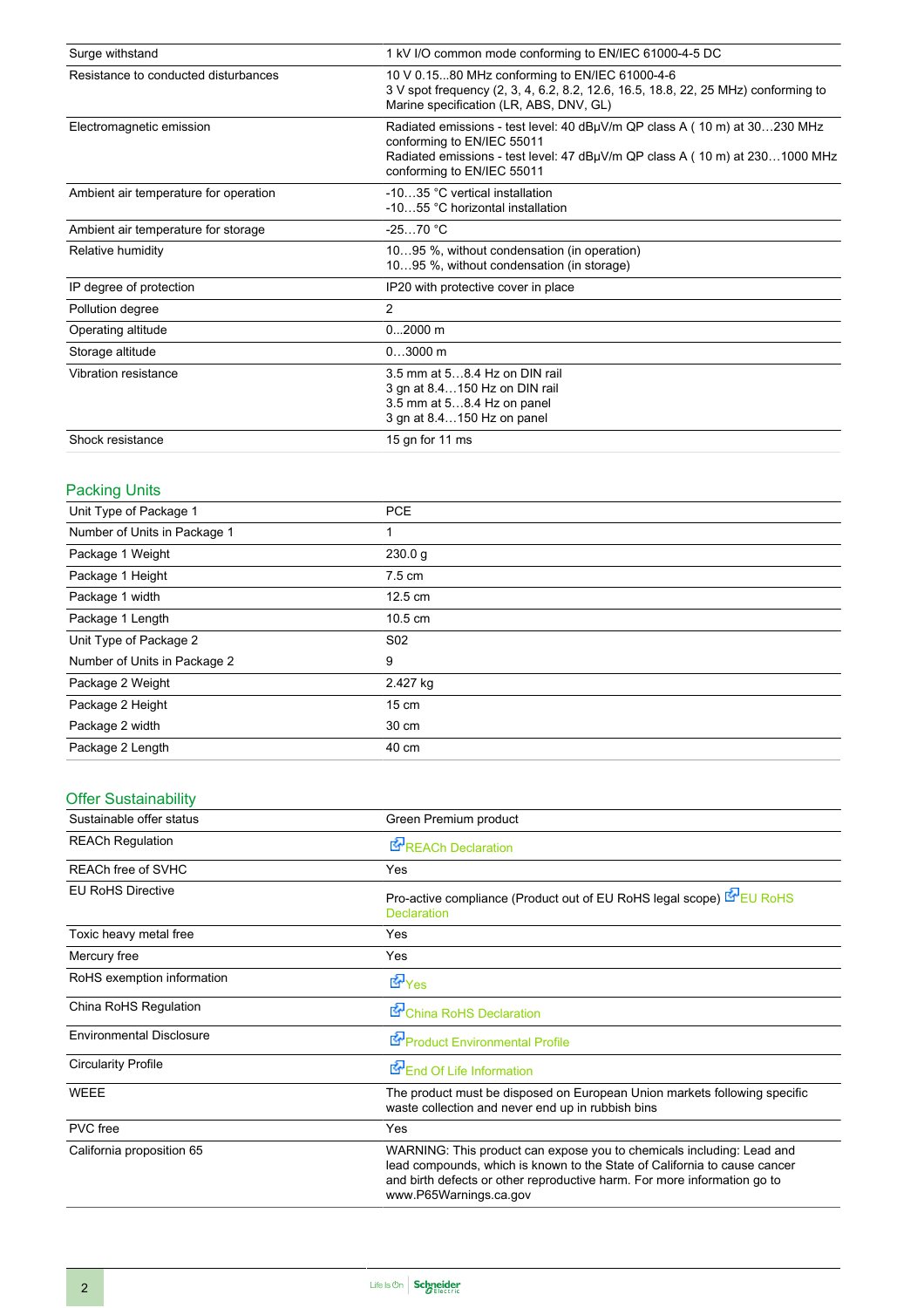Product data sheet Dimensions Drawings

## TM3DQ8RG

### Dimensions



(\*) 8.5 mm/0.33 in. when the clamp is pulled out.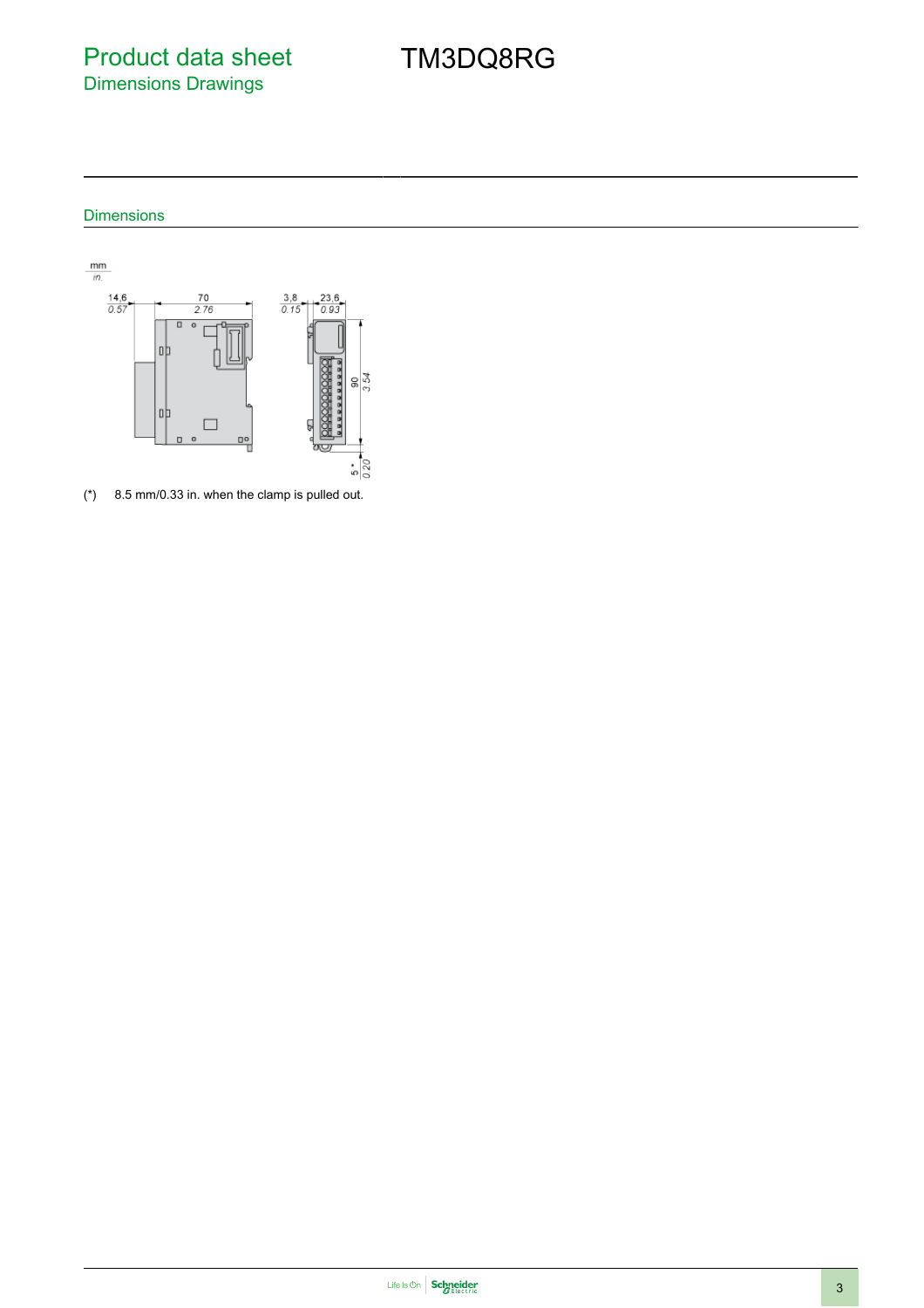# TM3DQ8RG

### Spacing Requirements



#### Mounting on a Rail



### Incorrect Mounting



#### Mounting on a Panel Surface



(1) Install a mounting strip

#### Mounting Hole Layout